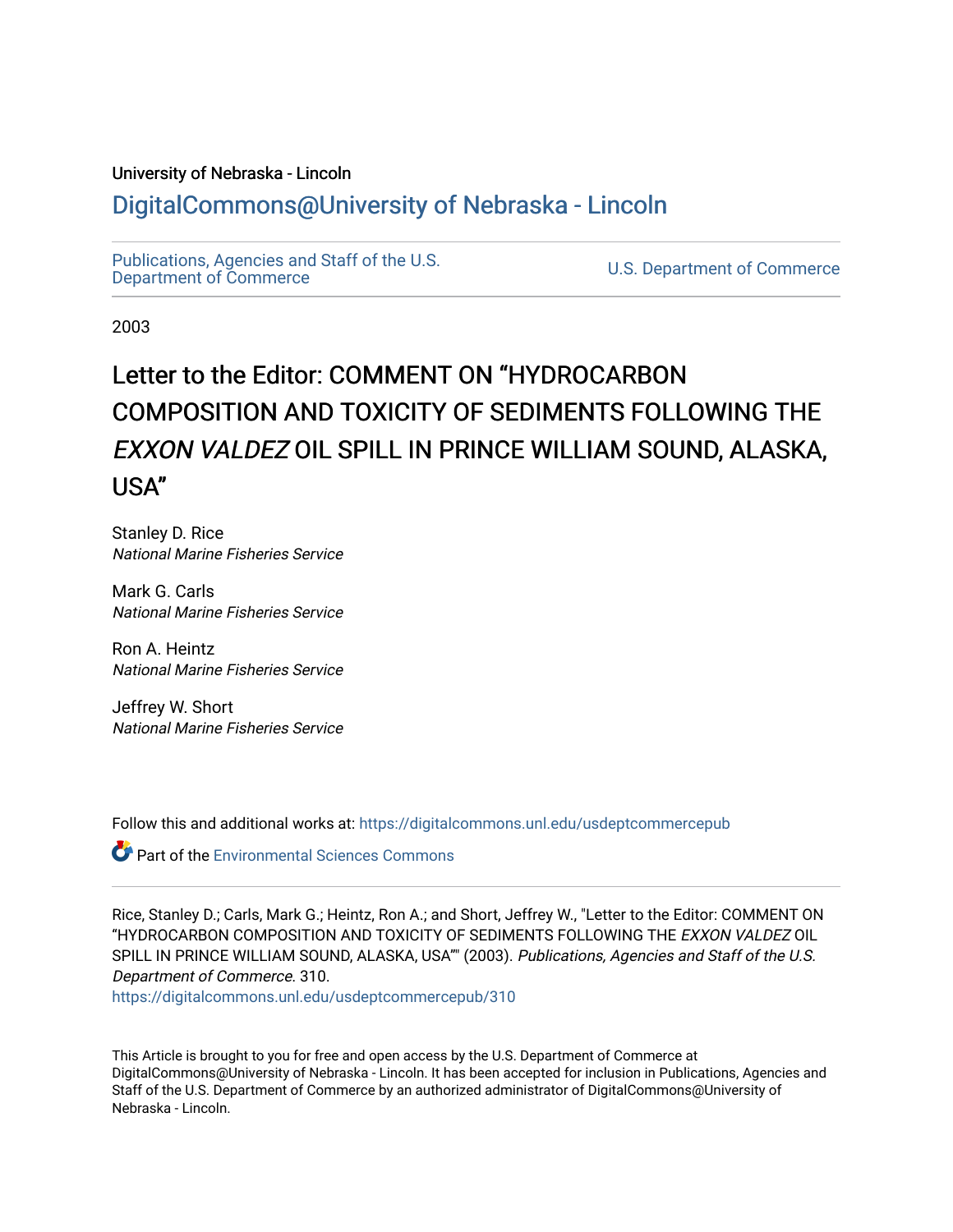

Environmental Toxicology and Chemistry, Vol. 22, No. 11, pp. 2539–2540, 2003 Printed in the USA  $0730 - 7268/04$  \$12.00 + .00

### *Letter to the Editor*

## COMMENT ON ''HYDROCARBON COMPOSITION AND TOXICITY OF SEDIMENTS FOLLOWING THE *EXXON VALDEZ* OIL SPILL IN PRINCE WILLIAM SOUND, ALASKA, USA''

To the Editor:

In their recent paper, Page et al. [1] concluded that spilled oil lost toxicity due to weathering and that it dispersed from beaches so rapidly that the potential for toxicity is now, 13 years after the spill, negligible. Their conclusions, however, are based on insensitive toxicity tests, a statistical design with low power, and invalid assumptions regarding the extent and location of remaining oil.

Although Page et al. [1] make a convincing case that the narcotic toxicity of *Exxon Valdez* oil declined rapidly after the spill, the claim that *all* oil toxicity has similarly declined requires a higher standard of evidence. They estimate sediment toxicity from mortality in 10-d amphipod bioassays; however, measures of lethal responses in adult animals are usually less sensitive than sublethal measures, particularly in early life stages [2–5]. To fully assess the toxic potential of contaminated sediment, evaluation of multiple taxa is frequently recommended [e.g., 6–8]. The absence of acute sediment toxicity does not demonstrate the absence of benthic degradation [9].

Only large alterations of community structure are detectable with the study design used by Page et al. [1]. An observed 20% decrease in species richness at total polycyclic aromatic hydrocarbon (PAH) concentrations in sediment equivalent to about 0.2% oil (see Table 9 and Fig. 6 [1]) is not detected as significant at  $\alpha = 0.05$ . A statistical power analysis indicates this sampling design has less than 50% probability of detecting as significant reductions in species richness of 50% (using Student's *t* test with unequal variances and the data in Fig. 6). This insensitivity is the consequence of low sampling effort and resulting low power. The worst-case intertidal sampling program of Page et al. [1] represents three tide stages, two habitats, and two oiling classifications sampled during each of four years, with a cumulative area sampled less than  $3 \text{ m}^2$ . This sample area was selected from a worst-case impact area spanning many hectares. The effect of oil on community structure is thoroughly obscured by inadequate estimates of the variance contributions from each statistical stratum (most strata were ignored in the statistical analyses). Sublethal responses leading to reduced reproductive output or survival, for example, are almost certain to remain undetected by this sampling design.

The assumption that total PAH concentrations in associated sediment are reliable measures of community exposure is not necessarily valid for the intertidal, where interstitial water flows (driven by tidal pumping or precipitation) can transport PAH dissolved from subsurface oil deposits to distant infauna along hydraulic gradients [10]. Such an exposure mechanism is especially relevant in intertidal Prince William Sound, where the average tidal range is about 3 m, annual precipitation is measured in meters, and most remaining oil is subsurface [11].

Page et al. [1] collected their samples from the uppermost 10 cm of upper intertidal sediments; therefore, correlation of total PAH with actual exposure of infaunal communities to PAH dissolved from the spilled oil may be substantially weaker than assumed. Infaunal communities with low total PAH concentrations in sediment may actually be exposed to intermittent but harmful PAH dissolved in interstitial water flows. The resulting exposure misclassification further reduces statistical power.

Finally, recent evidence does not support their assertion that the remaining oil is so rare that there is ''. . . a very small likelihood of sampling such deposits using an unbiased random sampling design'' [1]. Such a design revealed approximately 11 ha of contaminated shoreline with about 65,000 L of remaining oil buried in the middle and lower intertidal of Page et al.'s study area [11,12]. Along the 74 km of beaches in Prince William Sound that remained heavily or moderately oiled after 1989, probability-based sampling determined that approximately 7% of the beach area between  $+1.8$  to 4.8 m tide height contained subsurface oil in 2002 [12]. This cryptic oil is usually considerably less weathered than surface oil deposits; hence, it contains more biologically available PAH than surface oil deposits. These PAH can dissolve into tidally driven interstitial water flows. Because Page et al. [1] focused most of their sampling effort on highly weathered surface oil in the upper intertidal, which no longer contained PAH likely to cause narcosis, the potential for toxic effects of the remaining oil is underestimated.

The issues we raise are not merely academic. Several studies have implicated remaining *Exxon Valdez* oil as the proximate source of PAH currently inhibiting recovery of sea duck and sea otter populations that forage in the intertidal of the most heavily oiled portion of the spill zone in Prince William Sound [13–16]. Biochemical indicators of PAH exposure in these species are closely associated with the geographical distribution of the remaining oil. Exposure is likely caused by the ability of the oil to disturb middle- and lower-intertidal sediment where the bulk of less-weathered subsurface oil remains. Together with recent estimates of the amount of remaining oil [11], evidence of exposure and impaired population recovery is compelling evidence that *Exxon Valdez* oil continues to exert deleterious effects on wildlife in parts of this region. That persistent oil causes long-term damage should be no surprise; persistent physiological and community disruption lasting at least a decade has been reported for other spills [e.g., 17–20].

The study by Page et al. [1] uses an approach to the environmental assessment of the *Exxon Valdez* oil spill noted by Peterson et al. [21], wherein study design choices that consistently lower statistical power are used, predictably leading to the conclusion of absence of effects. In the present case, Page et al. [1] consider only the least toxic mode of PAH